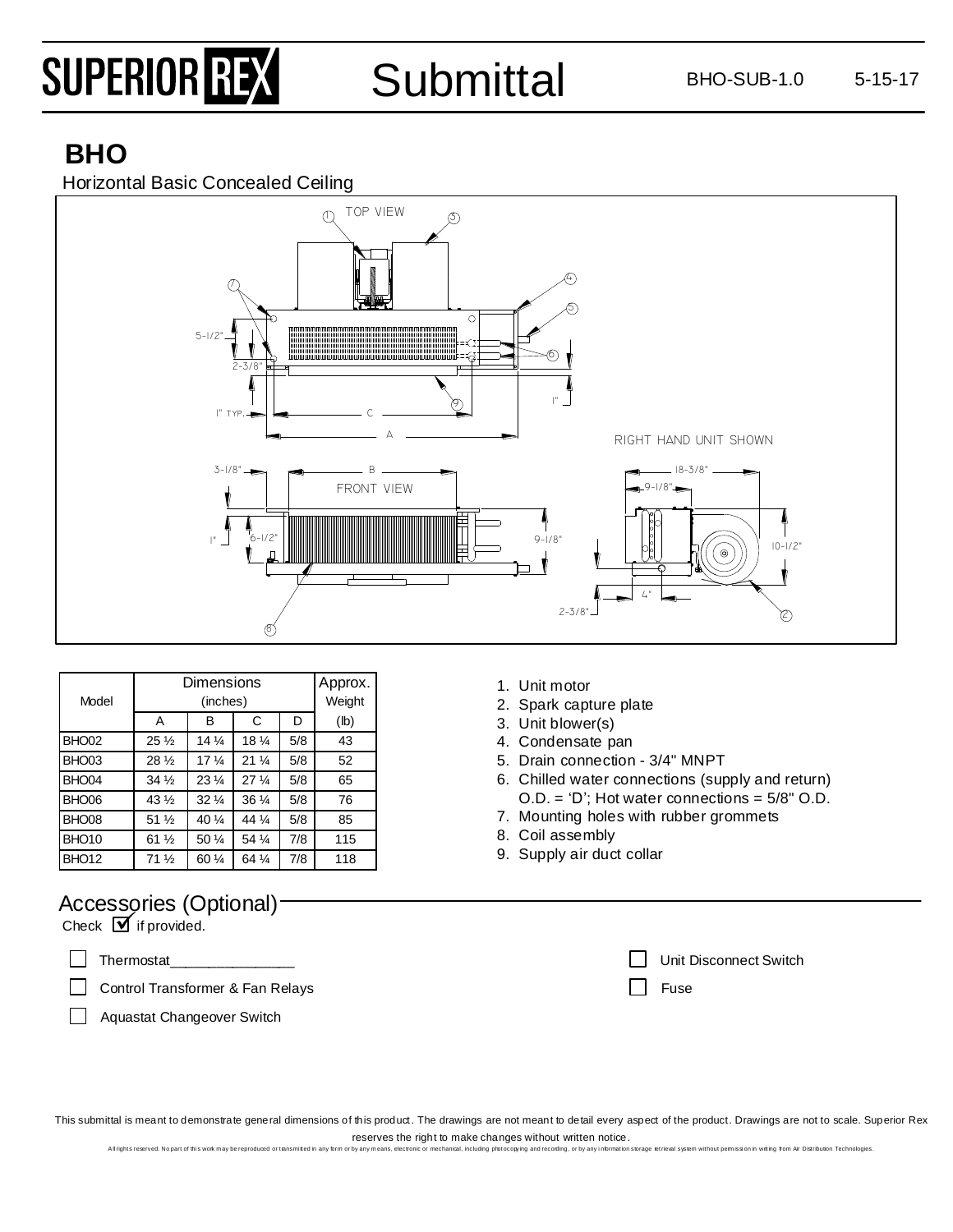## SUPERIOR REX

## Submittal BHO-SUB-2.0 5-15-17

### Accessories (Optional)

| Coil - 3/8" O.D. Copper Tube; 10 Fins/Inch Aluminum, Sine Wave                                                     |                                                                       |  |  |  |
|--------------------------------------------------------------------------------------------------------------------|-----------------------------------------------------------------------|--|--|--|
| 2-Pipe<br>3-Row (STD.)<br>2-Row (STD.)                                                                             | 5-Row<br>4-Row                                                        |  |  |  |
| 4-Pipe (Cooling Rows/Heating Rows)<br>$2/1 - Row$<br>$3/1 - Row$<br><b>Chilled Water Cooling</b><br>Glycol Cooling | $3/2$ -Row<br>$4/1-Row$<br>Hot Water Heating<br><b>Glycol Heating</b> |  |  |  |
|                                                                                                                    |                                                                       |  |  |  |

#### **Motor**

| Standard<br>115V/60Hz/1ph | $Motor(s) - 3-speed PSC$ |                   | Optional:<br>208V/60Hz/1ph |
|---------------------------|--------------------------|-------------------|----------------------------|
| Model                     | HP                       | <b>Total Amps</b> | 230V/60Hz/1ph              |
| BHO <sub>02</sub>         | $^{1}/_{20}$             | 0.8               |                            |
| BHO03                     | $^{1}/_{20}$             | 0.8               | 277V/60Hz/1ph              |
| BHO04                     | $^{1}/_{20}$             | 0.8               | Features:                  |
| BHO06                     | $^{1}/_{10}$             | 1.5               |                            |
| BHO08                     | $^{1}/_{10}$             | 1.5               | Automatic Reset            |
| BHO <sub>10</sub>         | 1/10<br>2x               | $2 \times 1.5$    | <b>Thermal Overload</b>    |
| BHO <sub>12</sub>         | $^{1}/_{10}$<br>2x       | $2 \times 1.5$    | <b>Protection System</b>   |

### Electric Heat – Single Phase (Optional)

|                |      |   | Electric Heater kW Primary or Supplementary                 |           |           |           |
|----------------|------|---|-------------------------------------------------------------|-----------|-----------|-----------|
|                |      |   | 115 Volts                                                   | 208 Volts | 230 Volts | 277 Volts |
| Heater Voltage | Size |   | Blowers   Min-Max kW   Min-Max kW   Min-Max kW   Min-Max kW |           |           |           |
|                | 02   |   | $1-2$ kW                                                    | $1-2$ kW  | $1-2$ kW  | $1-2$ kW  |
| $\Box$ 115V    | 03   |   | $1-3$ kW                                                    | $1-3$ kW  | $1-3$ kW  | $1-3$ kW  |
| 208V           | 04   | 2 | $1-4$ kW                                                    | $1-4$ kW  | $1-4$ kW  | $1-4$ kW  |
|                | 06   | 2 | $1-4$ kW                                                    | $1-6$ kW  | $1-6$ kW  | $1-6$ kW  |
| 230V           | 08   | 2 | $1-4$ kW                                                    | $1-8$ kW  | $1-8$ kW  | 1-8 kW    |
|                | 10   | 4 | 2-4 kW                                                      | 2-9 kW    | 2-10 kW   | 2-10 kW   |
| $\sqrt{277}$ V | 12   | 4 | 2-4 kW                                                      | 2-9 kW    | 2-10 kW   | 2-12 kW   |

This submittal is meant to demonstrate general dimensions of this product. The drawings are not meant to detail every aspect of the product. Drawings are not to scale. Superior Rex reserves the right to make changes without written notice.

All rights reserved. No part of this wok may be reproduced or tansmitted in any form or by any means, electronic or mechanical, including protocoping and recording, or by any information storage retrieval system without pe